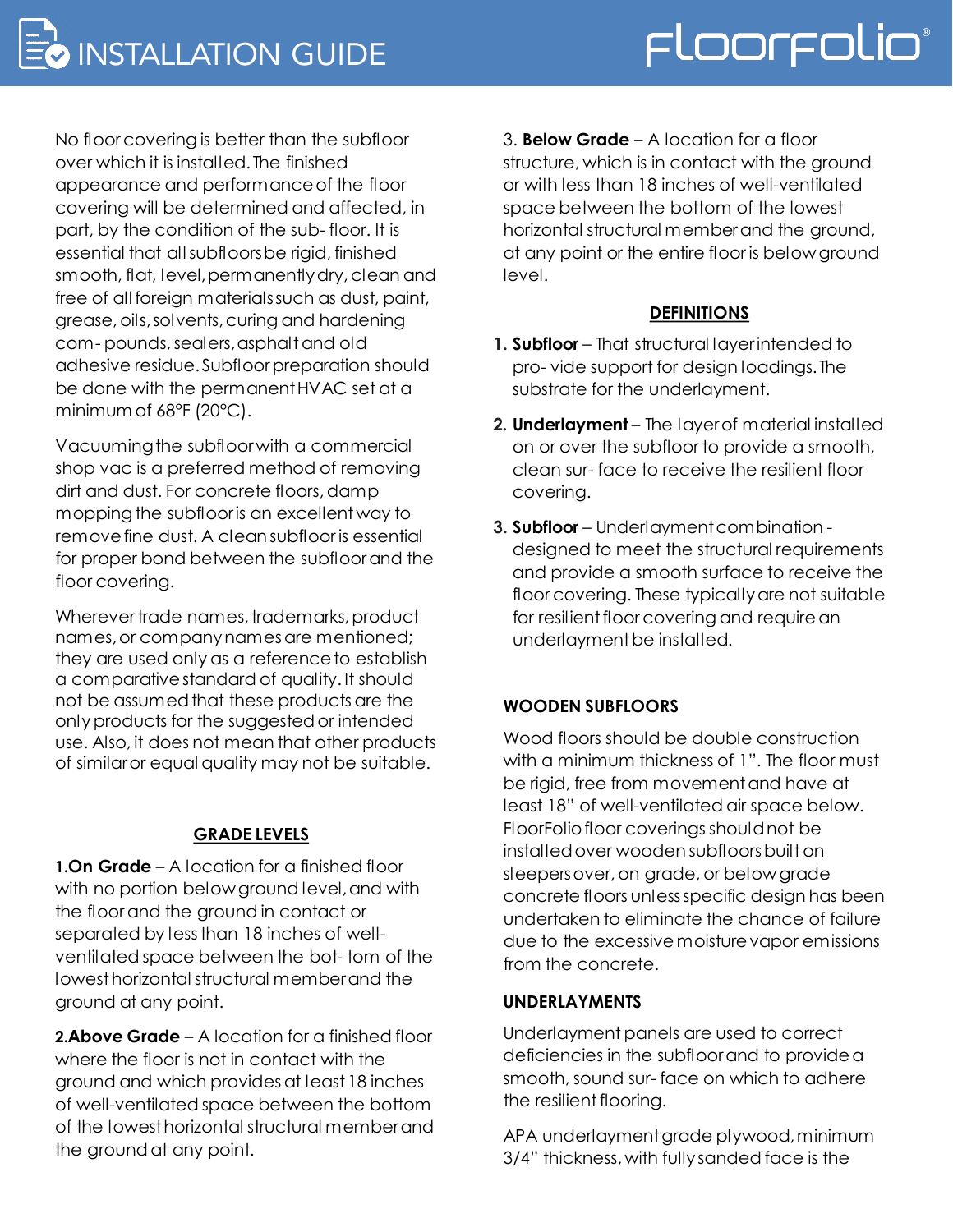preferred panel. The underlayment must be free of any foreign material that may cause staining, such as patching compounds, sealers, inks, solvents, etc.

The underlayment should be installed with dispersion type staples placedevery 4 to 6 inches in the field and every 2 to 3 inches along the seams.Sanding is a preferred method for smoothing joints.

The American Plywood Association offers other acceptable guidelinesfor proper wooden subfloor installation. The above mentioned is not considered the only procedure for a successful installation.

Alwaysinstall and fasten underlayment panels according to the manufacturers' recommendations.

There are certain types of subfloors and underlayment that through years of experienceare known to be prone to failure and are therefore NOT recommended.

Particle board/chip board, tempered hardboardis not suitable to install FloorFolio floor coverings over.

Lauan board is not considered a suitable underlayment to install floor coverings over. In some cases permanentstaining to resilient flooring has occurred from chemicals used in the construction of lauan board. This is also true when using pressure treated or fire retardant wood.

Regardlessof which underlaymentis used,any failuresin the performance of the underlayment or FloorFolio floor coverings due to the underlaymentrests solelywith the underlayment manufacturer and NOT with FloorFolio.

# **Strip Wood/Plank Flooring**

Due to expansion and contraction of the boards during seasonal changes, FloorFolio recommends the use of 3/4" or thicker

underlayment panels be installed over these types of floors.

#### **Concrete Floors**

Floorsshall be smooth, rigid, flat, level, permanentlydry, clean and free of all foreign material such as dust, paint, grease, oils, and solvents, curing and hardening compounds, sealers, bond breakers, asphalt and old adhesive residue.

Imperfections such as chips, spalls, cracks and/or corrective levelingshall be repaired with cementitious based patching and/or underlaymentmaterials.Expansion joints in the concrete are designed to allow for the expansion and contraction of the concrete. If the floor coverings are installed over the expansion joints, it more than likely will cause adhesive bond failure and bubbling or bucklingof the flooring material.Therefore, flooring products shouldnot be installedover expansion joints, and expansion joint covers designed for use with resilient floorings should be used.

Isolation, construction and control (saw cut) joints may be successfullypatched once the concrete is thoroughlycured, dry, climatized and free from any movement. If any movement occursin the concrete after the flooring has been installedit may also cause the joint to telegraph.

It may be difficult to determineif any curing or hardening compoundsand/or sealershave been used. Therefore, an adhesive bond test shouldbe conducted (and passed) prior to beginning the installation.

#### **Patching Materials**

There are many brands available but basically there are two types of patching materialsfor the use of smoothing and patching subfloor irregularities.

One type is referred to as calcium sulfate/plaster/gypsumbase compounds. This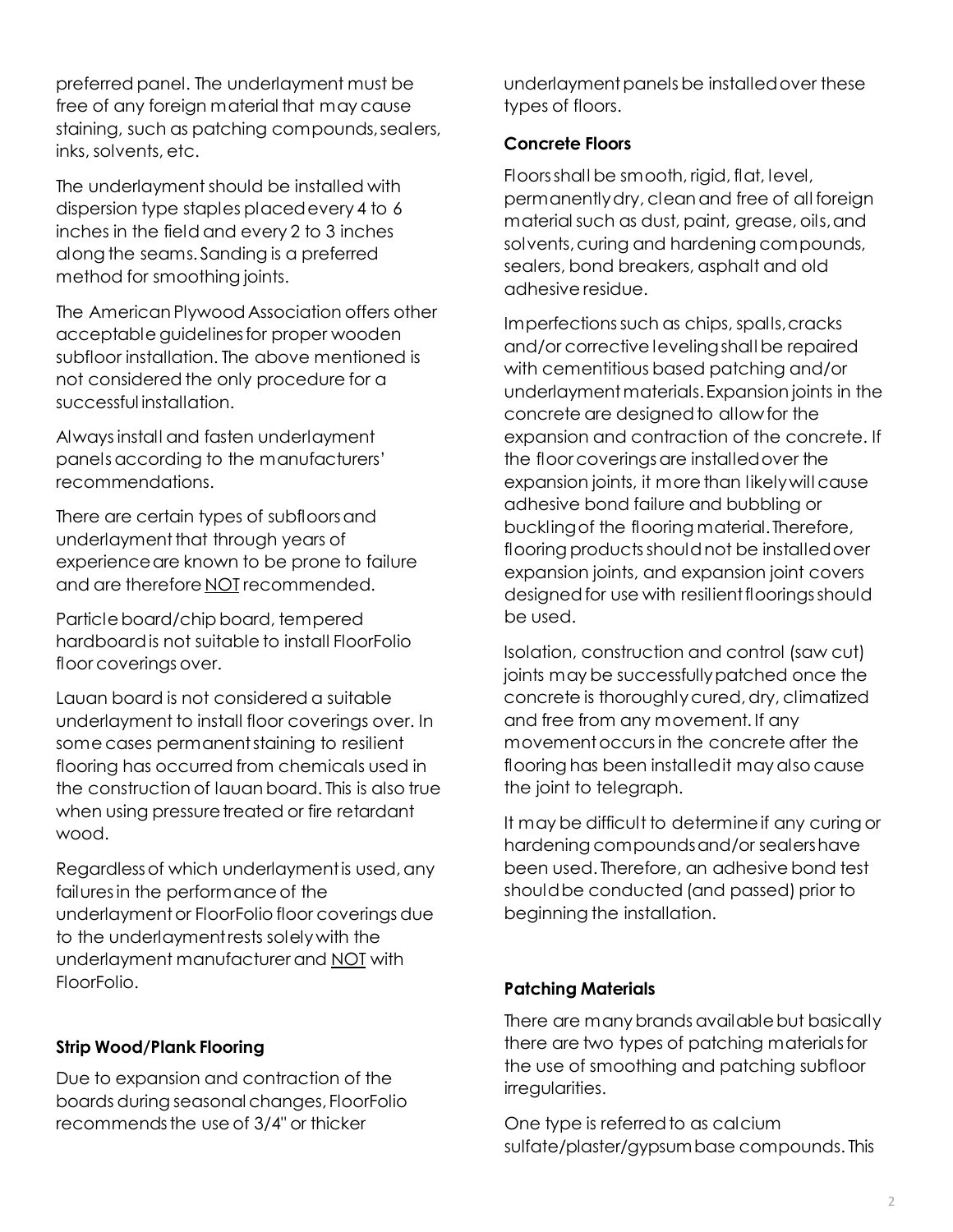type of patch may harbor and promote mildewgrowth, have low indentation resistance and poor bond and adhesion strength. The use of these compoundsis not recommended.

The second type is a cementitious compound usually with a latex liquid binder. This type of patch will not promotemildewgrowth; have much higher psi strength and better adhesion properties to the sub floor. FloorFolio Flooring recommends only the use of cementitious base patching and leveling compounds.

Onlyuse the highest quality materials. Regardlessof which patching or leveling compound is used, any failures in the performanceof the compoundor FloorFolio Flooringfloor coveringsdue to the compound is the responsibilityof the compound manufacturer,not with FloorFolio flooring. Many failureshave been directlyattributed to the impropermixingand use of the leveling and patching compounds.It is essential that the manufacturer'smixingand application instructions be strictly followed.

#### **Old Adhesive Residue**

If a residue is asphaltic (cut-back) or other type of adhesive is present, it must be dealt with in one of two ways:

1.) It may be mechanicallyremovedsuch as: bead blasting or scarifying.

2.) A self-leveling cementitious underlaymentmaybe appliedover it. Check with the underlayment manufacturerfor suitability, application instructions and warranties.

#### **WARNING!**

Warning regarding complete adhesive removal:somesolventbased 'cut-back' Asphaltic adhesivesmay contain asbestos fibers that are not readily identifiable. Do not use power devices,which create asbestos dust in removing these adhesives. The inhalation of asbestos dust may cause asbestosis or other serious bodily harm. Smoking greatly increases the risk of serious bodilyharm.

Never use solventsor citrus adhesive removers to removeoldadhesive residue.Residueleft within the subfloor will affect the new adhesive and the new floorcovering.

#### **Existing Resilient Floors**

Most floor coverings may be installed over a single layer of non-cushioned resilient flooring providedit meetscertain conditions:

- 1.) Moisture test mustbe conducted in accordance with ASTM F 1869 "Standard Test Method for Measuring Moisture Vapor Emission Rate of Concrete Subfloor using Anhydrous Calcium Chloride"or ASTM F2170 Standard Testing Method for Determining Relative Humidity in Concrete Floor Slabs using in situ Probes. Three (3) tests mustbe conducted for areas up to 1,000 sq. ft. and one additional test be conducted for each additional 1,000 sq. ft. of concrete subfloor.When testing in accordance with ASTM F 1869, moisture emission shall not exceed6 lbs.per 1000, sq. ft. per 24 hours. When testing in accordance with ASTM F 2170, moisture emission shall not exceed90%. DO NOT install the flooring if there is hydrostatic pressure.
- 2.) The existing flooring must be fully adhered and wellbonded.
- 3.) The existing flooring mustnot be embossedor textured enough that it will telegraph through the new flooring.
- 4.) All waxes and finishes must be rinsed with clean water and a pH test should be conducted to assure stripper residues have been removed.Also conduct an adhesive bond test to ensure proper bond between the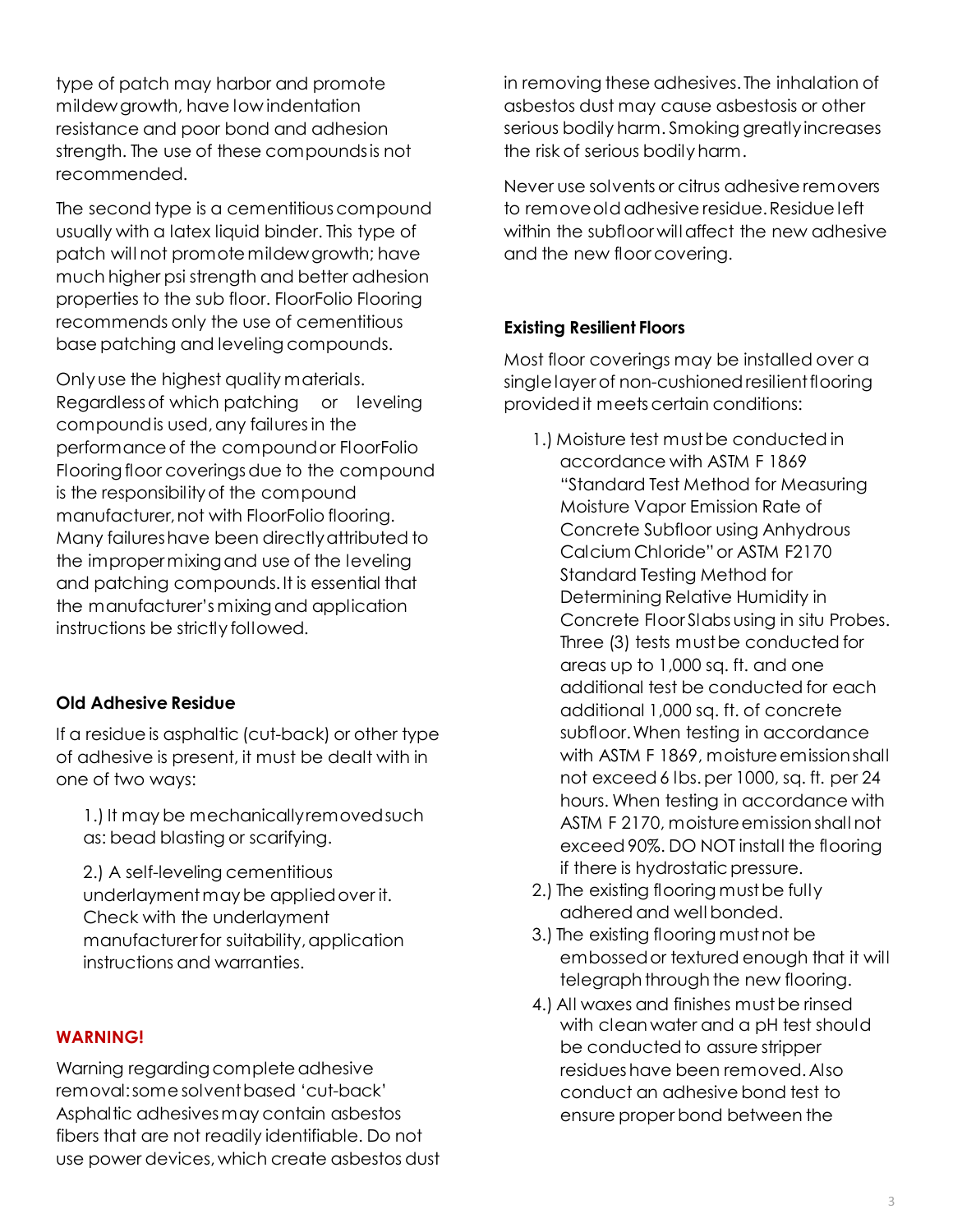adhesive and the existing flooring material.

- 5.) Cuts, gouges, dents and other irregularities must be repaired or replaced.
- 6.) The substrate and underlaymentmust meet the recommendations of the existing and the new floor covering.
- 7.) The use of embossinglevelersis not recommended for commercial installations.

*Note: Applicationof a skim coat of patchingmaterial over the existing resilient flooring may cause more problemsthan it resolves; such as bondingfailures, crackingand indentations.*

*Note: The responsibility of determining if the existing flooring issuitableto be installedover rests solely with the installer and flooring contractor. If there is any doubt as to its suitability, it should be removed or an acceptableunderlaymentinstalledover it.*

*Note: Installationsover existingresilientflooring maybe more susceptibleto indentation,and there is always a possibilitythe existingflooringmay telegraphthrough. Remember,you are no better than what you go over.*

**POURED FLOORS** (Epoxy, Polymeric, Seamless) FloorFolio floorcoverings maybe installedover most poured floors provided they meet the followingconditions:

- Concrete floors that are on, above and below grade – one calcium chloride moisture test (mini- mum of three) ASTM F1869 or ASTM F2170, In-Situ Relative Humidity of the Concrete shouldbe conducted for every 1000 sq. ft. of flooring. The test results shouldnot exceed 6 pounds per 1000 square feet per 24 hours for the calcium chloride test and 90% for the in-situ relative humidity. The existing flooring and adhesive must be removedwhere the test is conducted.
- It must be totally cured and well bonded to the concrete. It mustbe free of any residual solvents and petroleum derivatives.
- Loose, damagedareas and irregularities must be repaired with a cementitious based patching com- pound.
- The texture must be smooth. Sand or wet stone the surface to remove any grit and texture.
- All waxes, sealers and finishes must be removedand rinsed with clean water and a pH test should be conducted to assure stripper residueshave been removed.
- After area has been properlyprepared, adhesive bond tests mustbe conducted (and passed) with the flooring and adhesive that will be used on the job. Remember, the weakest link shouldalways be the adhesive.

*Note: The responsibility of determining if the existing flooring issuitableto be installedover rests solely with the installerand the flooringcontractor.*

# **WARNING!**

Do not sand, dry sweep, dry scrape, saw, bead blast or mechanically chip or pulverize existing resilient flooring, backing, lining felt or asphaltic 'cut-back' adhesives. These products may contain either asbestos fibers or crystalline silica. Avoid creating dust. Inhalation of such dust is a cancer and respiratory tract hazard. Smoking by individuals exposed to asbestos fibers greatly increases the risk of serious bodily harm.Unless positively certain that the product is a non-asbestos containing material,you must presumeit contains asbestos. Regulations may require that the material be tested to determine asbestos content. The RFCI'S *Recommended work practices for removal of resilient floor coverings* are a defined set of instructions which should be followed if you mustremoveexisting resilientfloor covering structures.

# **RADIANT HEATED FLOORS**

FloorFolio floor coverings may be installed over radiant heated floors provided the operating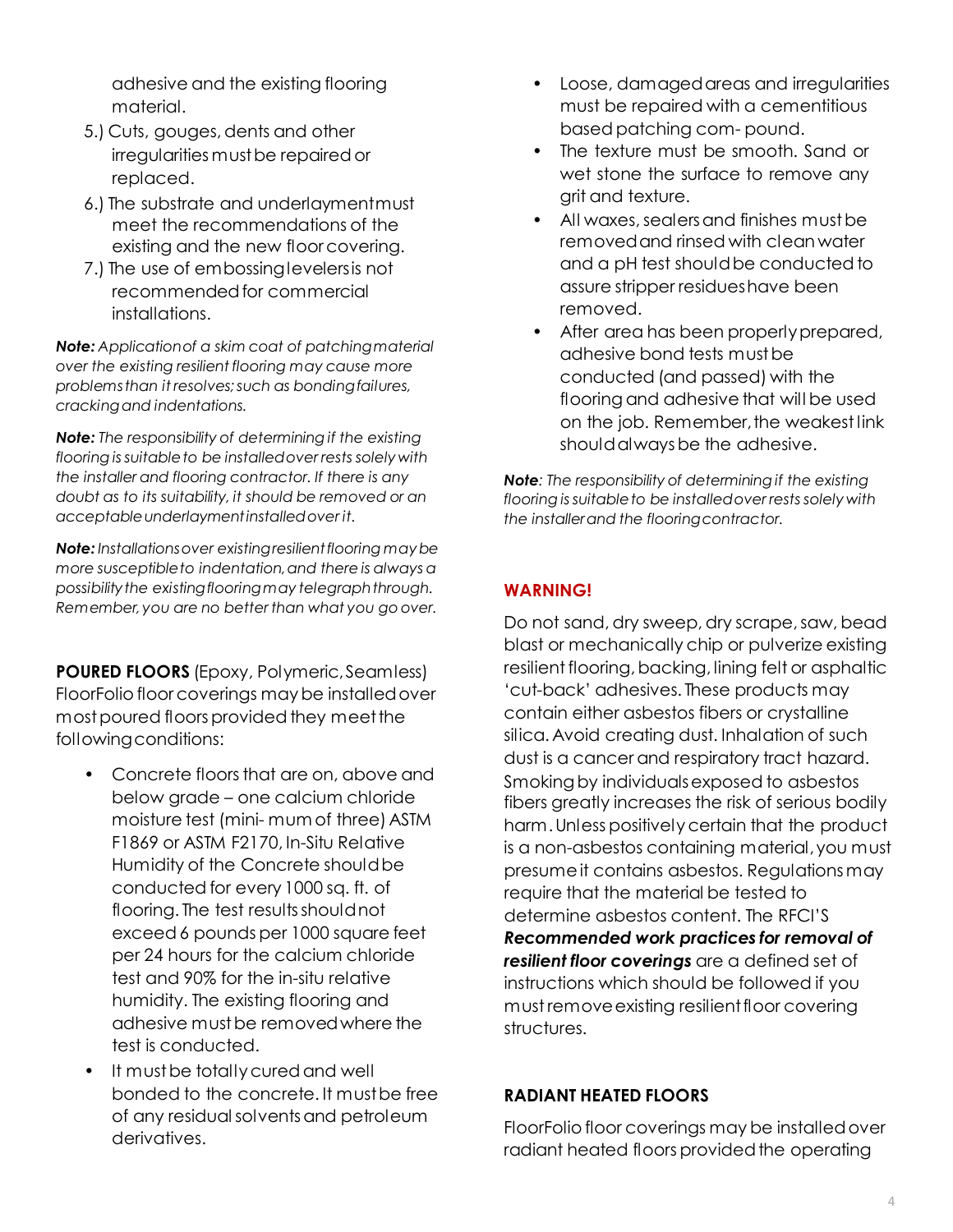temperature does not exceed 90°F. To allow proper adhesion of the adhesive to the subfloor, the radiant heating system should be lowered,or turned off for at least 48 hours prior to installation of the flooring material. This is to ensure the surface temperature of the subfloor does not exceed 65°F during the installation of the flooring material.The room temperature must be maintained at a minimum of 65°F prior to, during and after installation for 72 hours after which the temperature of the radiant heating system can be increased.When raising the floor temperature, do so gradually so that the substrate and the flooringmaterial can adapt to the temperature change together. A rapid temperature change could resultin bonding problems.For more information, contact FloorFolio Technical Services.

### **POROUS AND NON – POROUS SURFACES**

Adhesive Bond Test - In several locations throughout the area to receive the flooring, glue down 3'x3' pieces of flooring with the recommended adhesive.Bond tests give the installerthe opportunity to evaluate the porosity of the subfloor and determine the correct timing for application of the flooring material.The floor shouldbe smooth, dry and allowedto set for 72 hours before attempting to remove.It is also a good practice to place your bond test over some areas where a patching compoundhas been used in orderto check the bond strength of the patching compound. When removing the test floor check for loosenessaround the edges of the material, moisture always takes the path of least resistance. A proper bond test should show no signs of moisture and it will restrict all movement of the material.

When peeling back the material you should see proper transfer of adhesive between the subfloor, and the flooring material. If there are any doubts as to the results of the bond test you shouldalways call the manufacturer.

Prior to the bond test check the concrete for its porosity. The easiest way to do this is by taking a straw or eyedropperof water; place a row of water drops on the surface of the concrete. If within 60 seconds the drops are not being absorbed into the concrete, then there is a possibility of curing com- pound, sealers, bond breakers,or an over troweledsurface. The bond test should confirm these possibilities. In such situations, bead blasting or scarifying the subfloormay be necessaryprior to installation.

Another alternative is the use of a priming agent. Primerscan improvebond strength, eliminate moisture from the adhesive being absorbed too fast and improveworking time. Check with the manufacturerof these products for proper application guidelinesand warranties.

Non-porous substrates such as metal, terrazzo, ceramic tile, or marble can be installed over. However, the same guidelines as mentioned for installingover concrete or existing floor coverings should be followed. A bond test is essential!

Note: Rememberthe weakest link should always be the adhesive. If it takes sufficient force to remove the test flooring but all, or the majority of the adhesive is adhered to the back of the material, this would be considered unacceptable.

#### **Moisture Test**

Moisture testing must be conductedin accordance with ASTM F 1869 "Standard Test Method for Measuring Moisture Vapor Emission Rate of Concrete Subfloor using Anhydrous Calcium Chloride" or ASTM F2170 Standard Testing Method for Determining Relative Humidity in Concrete Floor Slabs using in situ Probes. Three (3) tests must be conducted for areas up to 1,000 sq. ft. and one additional test be conducted for each additional 1,000 sq. ft. of concrete subfloor.When tested in accordance with ASTM F 1869, moisture emissionshall not exceed 6 lbs.per 1000, sq. ft.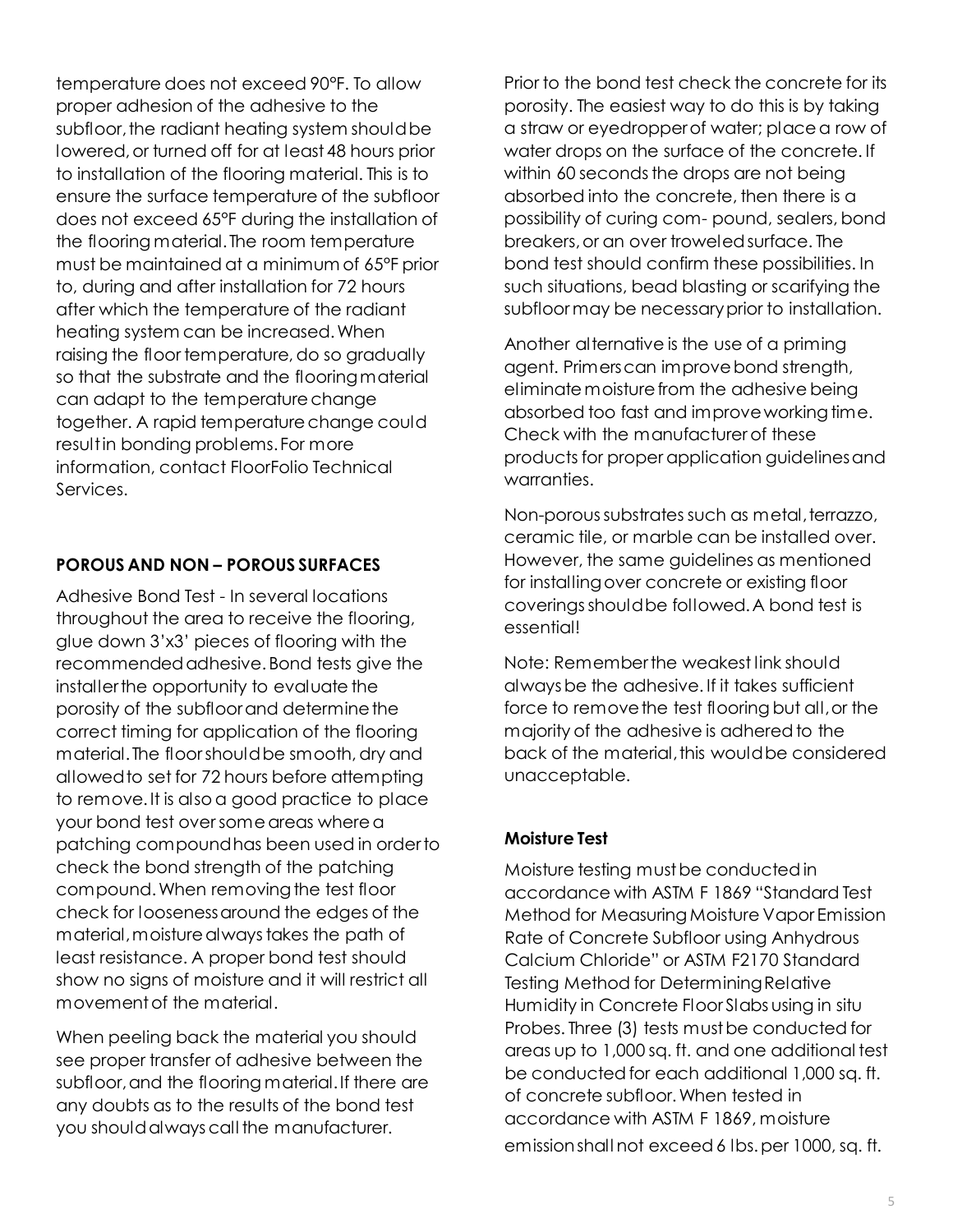per 24 hours. When tested in accordance with ASTM F 2170, moisture emission shall not exceed90%. DO NOT install the flooring if there is hydrostatic pressure. The flooring contractor cannot be held responsibleif moistureappears in the future, causing a failure.

### **Job Conditions**

The installation of the resilient flooring should not begin until the work of all other trades has been completed,especiallyoverhead trades. Areas to receive flooring shall be clean, fully enclosed,weathertight with the permanent HVAC set at a uniform temperature of at least 68°F. The flooring material shouldbe conditioned in the same manner.Maximum temperature should not exceed 100°F after installation. Areas to receive flooring should be adequately lighted to allowfor proper inspection of the substrate, installation and seamingof the flooring and for final inspection.

*Note: Conductingan adhesivebond test and moisture test and prior to havinga controlledenvironmentmay give false results.Dramaticchanges may occur once a controlledenvironment is established.*

### **MATERIAL STORAGE AND HANDLING INSPECTION OF MATERIAL**

Store all rolls standing upright; do not lay rolls down for long periods.

When more than one roll of a color is being installed, all material should be from the same batch and the rollsmust be installed in consecutive order. If material from more than one batch is to be used, the job shouldbe laid out so that different batch numbersare not installedside by side.

When installing sheet products, all sheets must be installedrunning in the same direction.

# **INSTALLING SHEET VINYL FLOORING**

Ensure that moisture tests have been conducted and that the results do not exceed 6.0 lbs. per 1000 sq. ft. in 24 hours as per ASTM

F-1869-04,or 90% in-Situ relative humidity when tested according to ASTM F- 2170.

A bond test is conducted and passed.

The permanent HVAC system turned on and set to a minimumof 68°F (20°C) for a minimum of 72 hours prior to, during and after installation. After the installation, the temperature shouldnot exceed 100°F.

Flooring material and adhesive has been climatized to the installation area for a minimum of 24 hours prior to installation.

Use only FloorFolio adhesives.

Use a 3/64"x 3/64"x 3/64" U-notched trowel only.

Material should always be visually inspected prior to installations.Any material installed with visual defects will not be considereda legitimate claim as it pertains to labor cost.

Install all cuts and rollsin consecutive sequence. Do not reversesheets for seaming.

Ensure that all recommendations for subfloor and jobsite conditions are met prior to beginning the installation.Once the installation has started, you have accepted these conditions.

When installing vinyl back sheet flooring, conducting an adhesive bond test is essential to determine the proper timing for application of the flooring material.

# **CUTTING AND FITTING SHEETS**

FloorFolio sheet vinyl is very flexibleand easy to handle.In mostcases, a qualifiedinstallerwill be able to hand fit the material in areas where base or trim moldings will be installed after the installation is completed.

1.) Cut the required length off the roll, including enough to run up the wall 2" – 3"at either end.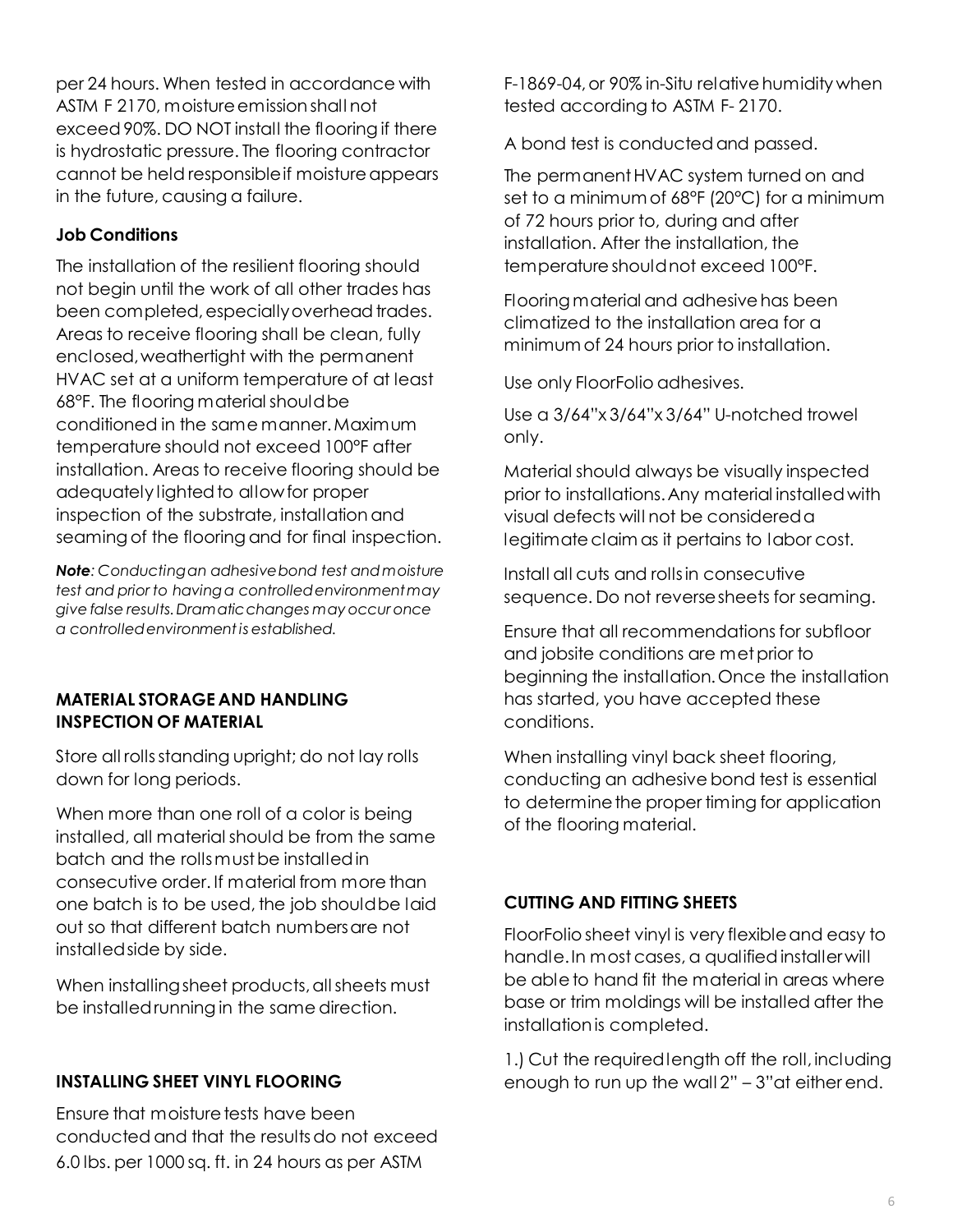2.) Push the length of the sheet as close to the starting wall as possible,letting the extra length run up the wall at each end.

3.) Hand fit or scribe the shape of the wall onto the flooring.Next, cut the material along the scribe line using a hooked blade knife.

- 4.) Push the fitted sheet tightly against the wall.
- 5.) Seaming:

Homogeneousmaterialsare generally recessed/underscribed.

Heterogeneoussheet materialsare generallyoverlappedand double-cut.

a.Under scribe method - On nonpatterned material, trim approximately 1/2" off the salvageedge of seam with a straightedge and sharp knife. Cut second sheet with proper extra length. Position second sheet with a 3/4" – 1" overlap over first sheet at the seam. Underscribeseam. Cut material on scribe line using a new hook blade.

b.Doublecut method – Overlap the salvage edges to align the pattern width and length. Place a 4" wide scrape of material under the seam area. Place a straight edge were seam is to be cut, and using a new razor blade,hold the knife straight up and down and cut through both pieces in one cut.

6.) Lap back all overlappedsheets as one, half way back. Do NOT back roll vinyl backed floorings.

7.) Snap chalk line along area where adhesive will be spread to assure an even and straight line of adhesive. Spread adhesive with proper notched trowel over entire area. Be very careful not to leaveany adhesive ridgesor puddles.

*Note: On non-porous subfloors, let adhesive flash off before laying flooring on it. On porous subfloors, the flooring maybe laidin the wetadhesive.*

*Note: The subfloor porosity and room temperature conditions(temperature,humidity,etc.) can affect the workingtimeof the adhesive.*

8.) Push lappedflooring from the fold onto adhesive, working toward the wall.DO **NOT**  FLOP MATERIAL IN – air will be trapped, causing bubbles.

9.) Roll floor with a minimum100 lb.rollerin both directions. Roll across width first, then across length.

*Note: Toensure proper bondingof the material,it is recommendedto roll in the materialnext to the walls with a hand seam roller.*

10.) After material has been laid into the adhesive, underscribe the seams using the short scribes with either the scribe blade or scribe pin.

*Note: Heat weldingFloorFoliovinylsheet flooringis alwaysrecommended.*

11.) Cut material along scribe line with hooked knife.

12.) Roll the seam with a hand roller.

13.) Repeat the same procedureon the other half of the room.

*Note: Take caution not to overlap the adhesive lines or leave ridges of adhesive. It may telegraph through the material.*

14.) Heat weldseamsthe followingday. See heat weld instructions.

15.) Do NOT allowfoot traffic for 24 hours and rolling traffic for a minimum of 48 hours.

#### **TILE INSTALLATION**

#### **MATERIAL STORAGE**

• Do not stack material over 2 pallets high.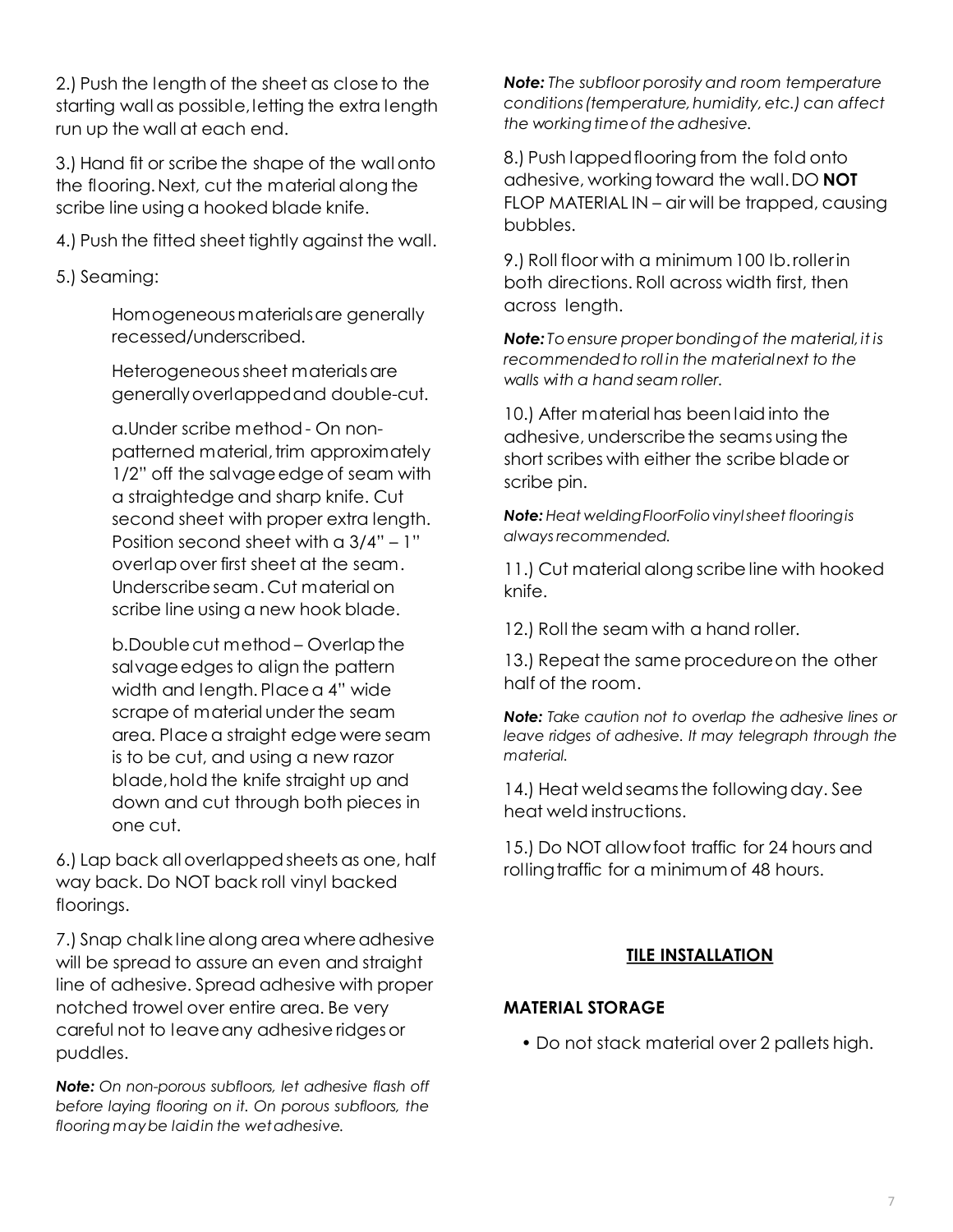#### **GENERAL**

Ensure that moisture tests have been conducted and that the results do not exceed 6 lbs.per 1000 sq. ft. in 24 hours as per ASTM F-1869-04, or 90% In-Situ relative humidity when tested according to ASTM F- 2170.

- pH of concrete subfloor is not greater than 9.
- A bond test is conducted and passed.
- The permanent HVAC system is turned on and set to a minimum of 68° F (20° C) for a minimum of 72 hours prior to, during and after installation. After the installations, the maximum temperature should not exceed 100° F. Do not stack more than 5 cartons high.
- Flooring material has been climatized to the installation area for a minimum of 24 hours prior to installation.
- Use a 3/64" x 3/64" x 3/64"U-notched trowel. For EnviroQuiet, a 1/16" square notch trowel may also be used.
- Material should alwaysbe visually inspected prior to installation. Any material installed with visual defects will not be considered a legitimate claim as it pertains to laborcost.
- Make sure all material is from the same batch number. Install tiles running in same direction (arrows are on back of tile). Ensure that all recommendations for subfloorand job site conditions are met prior to beginning the installation. Once the installation is started, you have accepted those conditions.

# **LAYOUT**

FloorFolio tile is installedusing conventional tile installation techniques.

It is customary to start from the center of the room.In corridors and smallspaces, it maybe simpler to work lengthwise from one end, using the center line as a guide.

The center line is drawn as follows: a chalk line is snapped from center of wall  $A - B$  (=E) to the center of wall  $C - D$  (=F). The center of line  $E - F$  is found (M). Draw a perpendicularline through M using the 3:4:5 method to establish G – H.

Starting at center point M, measure out lengthwiseand widthwise to the wallsto make sure you will have at leasta half of a tile at the border. Adjust linesE – F and G H if necessary.

#### **ADHESIVE APPLICATION**

1.) Use only Floorfolio adhesives.

FloorFolio 9000 for LVT, Commercial EnviroQuiet and sheet.

FloorFolio 9100 for LVT when a longer open time is desired.

FloorFolio 9200 for areas with heavy rolling loads or moisture conditions.

2.) Good transfer of adhesive to the backing of the tile is essential for proper bond. The installermust understand, however, that subfloorporosity and room environment(temperature, humidity,air circulation,etc.) mayaffect the working characteristics of the adhesive (open time and working time). When installingover non-porous substrates such as existing flooring, terrazzo, etc. A short open time may be appropriate, but under no circumstances shouldthe adhesive be allowedto dry before placing the tile into the adhesive.

3.) Immediatelyafter placing the material into the adhesive, roll in both directions with a minimum 100 lb. roller.

# **INSTALLATION**

- 1.) Begin laying tile at the center point, ensuring that the tile is laid exactlyon the chalk lines.If the first few tiles are not installedcorrectly,it willaffect the entire installation.
- 2.) Because tile must be installed into wet adhesive, do not spread adhesive in an area largerthan tile can be installed while the adhesive is still wet.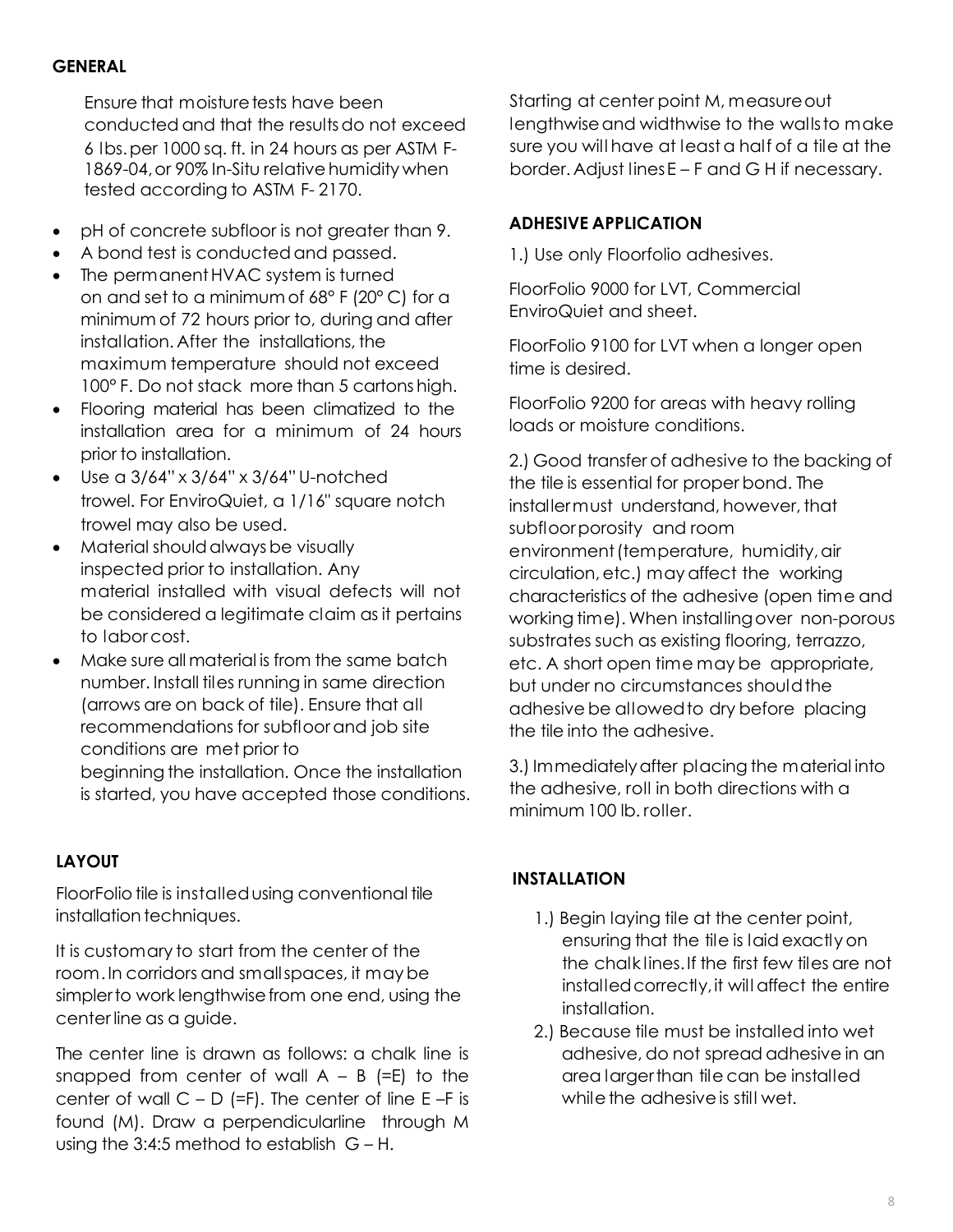3.) Since it takes time to scribe and cut the border tiles, it is advisable to spread adhesive first only where full tiles will be laid. When the field is complete,scribe and cut the border tiles before the adhesive is spread. When fitting is complete, adhesive can be spread in the borderarea and border pieces can be installed and rolled while the adhesive is still wet.

# **HEAT WELDING**

Heat weldingis the recommended procedure for allseams,coving and corner fill pieces of FloorFoliosheet vinyl. Heat weldingprovidesfor strong, watertight and hygienic seams.

The welding cord is made from pure PVC which is designed to melt at the same temperature as the PVC of the sheet flooring. This is why you should never use welding rods other than those specified for the product you are installing.

Heat weldingshould be done after the flooring adhesive has set up, usually the following day.

It is always a good idea to practice on a scrap piece of material first to ensure proper temperature and speed.

# **PROCEDURE:**

- 1.) Seam edgesshouldbe tight. Gaps in the seamswill deter a quality weld.
- 2.) Groove seam using a hand grooveror electric router. The depth of the groove shouldbe about 2/3 the depth of the material.Be careful not to go too deep. This is very important to ensure proper strength and bonding of the welding rod.
- 3.) The ends of the seam, where the electric router cannot reach, must be completedusing the hand groover.
- 4.) Clean all grooves thoroughly.
- 5.) Use only professional quality welding guns that will maintain the proper temperatures. Use 5 mm speed tip.
- 6.) Preheat weldinggun for several minutes before beginning.
- 7.) Cut length of weldingrod long enough to weldover half the seam
- 8.) Insertrod through weldingnozzleabout
- 10.) 3" 4", hold on to excessand immediatelybegin welding.
- 9.) The welding tip shouldalways be parallelto the flooring and directlyover the groove.
- 11.) Determine the correct welding speed by ensuring that the weldingrod actuallymelts into the groove. A small bead shouldform on either side of the weldingrod.
- 12.) While the weldingrod is still warm, trim the excess material with the crescent
- 13.) knife and trim plate in one continuous movement. If the weldingrod is not properly bonded, a new piece of rod can be fused in and trimmed.
- 14.) Repeat the same procedure on the other half, starting from the opposite wall working toward the center. Overlap the weldingrod approximately1" where they join.

After the rod has cooled to the touch, make the final trim using only the crescent knife.

# **CHEMICAL WELD**

- 1.) Ensure seam is completelyclean and dry.
- 2.) Thoroughly shake the chemicalseam sealerfor proper mixing.
- 3.) Pour entire contents of sealerinto applicatorbottle. Let stand until all air bubbleshave dissipated.
- 4.) Insert the tip of the weldingapplicator down into the seam. Pull back at a steady pace applying a constant pressure on the bottle, applying enough sealerto seal the edgesof the sheet and leaving a smallbead of sealeron the surface of the seam.
- 5.) Keep all traffic off the seam for a minimum of 24 hours.